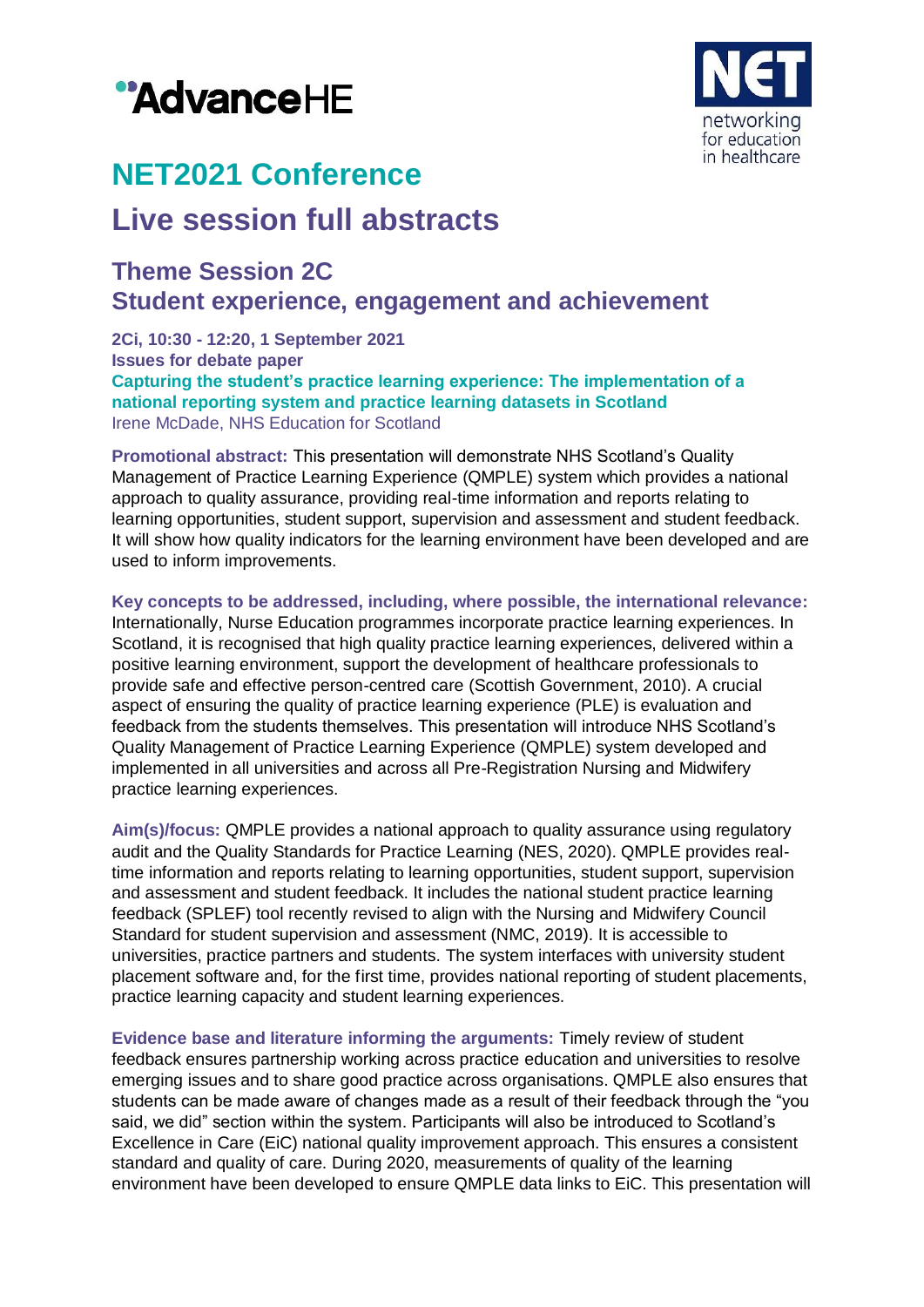outline the key themes identified by Pre-Registration Nursing and Midwifery students that impact on the quality of the learning environment. These are safe orientation and induction, support and supervision, learning environment culture and belongingness (Ford *et a*l., 2016, Shivers *et al*., 2017, Cooper *et al.,* 2020). Current questions within the student feedback tool (SPLEF) were mapped to these categories and a numerical value or weighting allocated to each question. These are then calculated to give collated EiC QMPLE learning environment datasets and these are available as part of the overall national Care Assurance and Improvement Resource (CAIR) dashboard.

**Issues for debate:** During the session, collated feedback and EiC reports available in QMPLE will be presented and examples of how these can be used to inform and identify learning needs within practice learning environments will be discussed. How QMPLE has enabled focused practice education support, informed quality improvement activities and developments to further enhance the overall student practice learning experience will also be shared.

**Three key points to indicate how your work contributes to knowledge development within the selected theme:**

- Increased information is made available to all those responsible for providing practice learning;
- It provides timely feedback on student experience to all stakeholders;
- Creation of a national practice learning environment dataset that will inform and influence the direction of practice education resources.

#### **References:**

Cooper, S., Cant, R., Waters, D., Luders, E., Henderson, A., Willetts, G., Tower, M., Reid-Searl, K., Ryan, C. & Hood, K. (2020) 'Measuring the quality of nursing clinical placements and the development of the Placement Evaluation Tool (PET) in a mixed methods co-design project'. *BMC Nursing* 19, 101 (2020).

Ford, K., Courtney-Pratt, H., Marlow, A., Cooper, J., Williams, D. & Mason, R. (2016) 'Quality clinical placements: the perspectives of undergraduate nursing students and their supervising nurses.' *Nurse Education Today*. 2016;37:97–102.

Shivers, E., Hasson, F. and Slater, P. (2017) 'Pre-registration nursing student's quality of practice learning: Clinical learning environment inventory (actual) questionnair.' *Nurse Education Today*, 55, 58-64.

NHS Education for Scotland (2020) Quality Standards for Practice Learning (QSPL). Edinburgh: NES.

Nursing and Midwifery Council (2019) Standards for student supervision and assessment, NMC, London.

Scottish Government (2010) Healthcare Quality Strategy for NHSScotland. Edinburgh: Scottish Government.

**Keywords:** Practice, Education, Quality Learning, Feedback.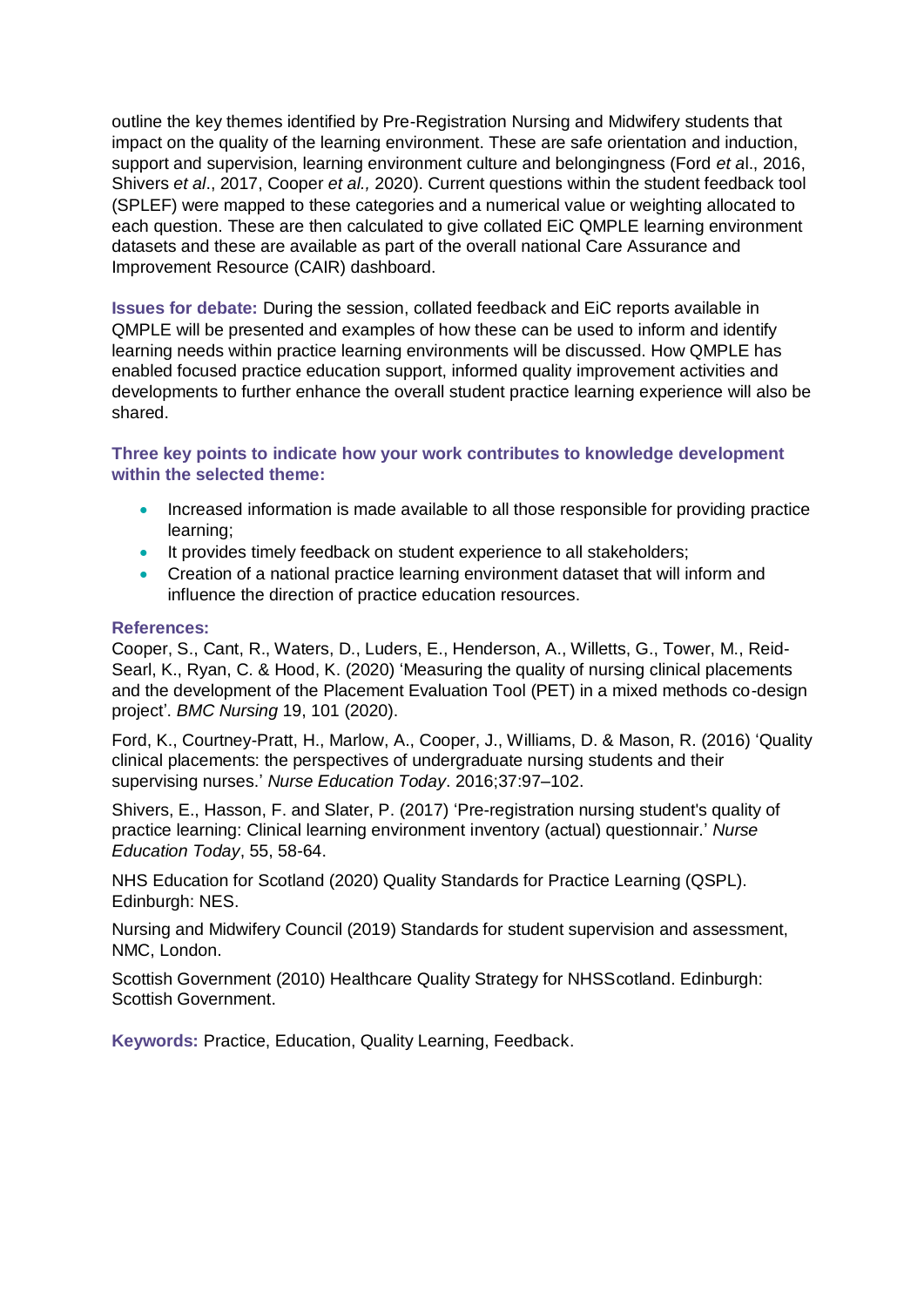#### **2Cii, 10:30 - 12:20, 1 September 2021 Research paper Placement impact experience and destination (PIED) longitudinal study: Nursing and Midwifery student belongingness 2018-2021** Dr Mark Wareing, University of Bedfordshire

**Promotional abstract:** This paper presents findings from a three-year collaborative longitudinal study undertaken by two universities into Nursing and Midwifery student belongingness whilst in clinical placements at the time of the Black Lives Matter movement and COVID-19 pandemic.

**Background, including underpinning literature and, wherever possible, the international relevance of the research:** The University of Bedfordshire and Canterbury Christ Church University have undertaken a collaborative longitudinal study into the placement experiences of Nursing and Midwifery students who commenced their studies in September 2018.

**Aim(s) and/or research question(s)/research hypothesis(es):** The study sought to explore the level of belongingness that students experienced on placements that coincided at the time of the Black Lives Matter movement and Coronavirus pandemic.

**Research methodology/research design, any ethical issues, and methods of data collection and analysis:** This longitudinal study sought to identify students' pre-existing motivation and career aspirations; what impact clinical placements had on students' choice of clinical specialty; what factors students perceived as important in terms of the desirability of a clinical specialty, and at what stage did clinical placements begin to influence the employment intentions of Pre-Registration students. Students at both universities completed a paper questionnaire at the start of their studies which explored their pre-existing career motivations. At the end of each academic year the same participants completed an online questionnaire which explored their emerging career interests, intended career destination and level of belongingness whilst on placement.

**Key findings and recommendations:** The paper concludes with an exploration of the implications of the notion of student belongingness for practice supervisors/assessors, university link lecturers and practice partner education teams and how this facet of the learner experience can enhance inclusivity, student engagement and retention and wellbeing.

**Three key points to indicate how your work contributes to knowledge development within the selected theme:** There is a clear relationship between the impact of clinical placements and where students choose to work as newly qualified nurses and midwives. A key component of the practice learning experience is the level of belongingness felt by the student whilst undertaking a clinical placement. Clinical placement experiences are greatly enhanced when learners feel a strong sense of belongingness which in turn, influences levels of student engagement, inclusivity, retention and the extent to which the learner is likely to select a particular clinical speciality.

**Keywords:** Practice Learning, Belongingness, Career Destination.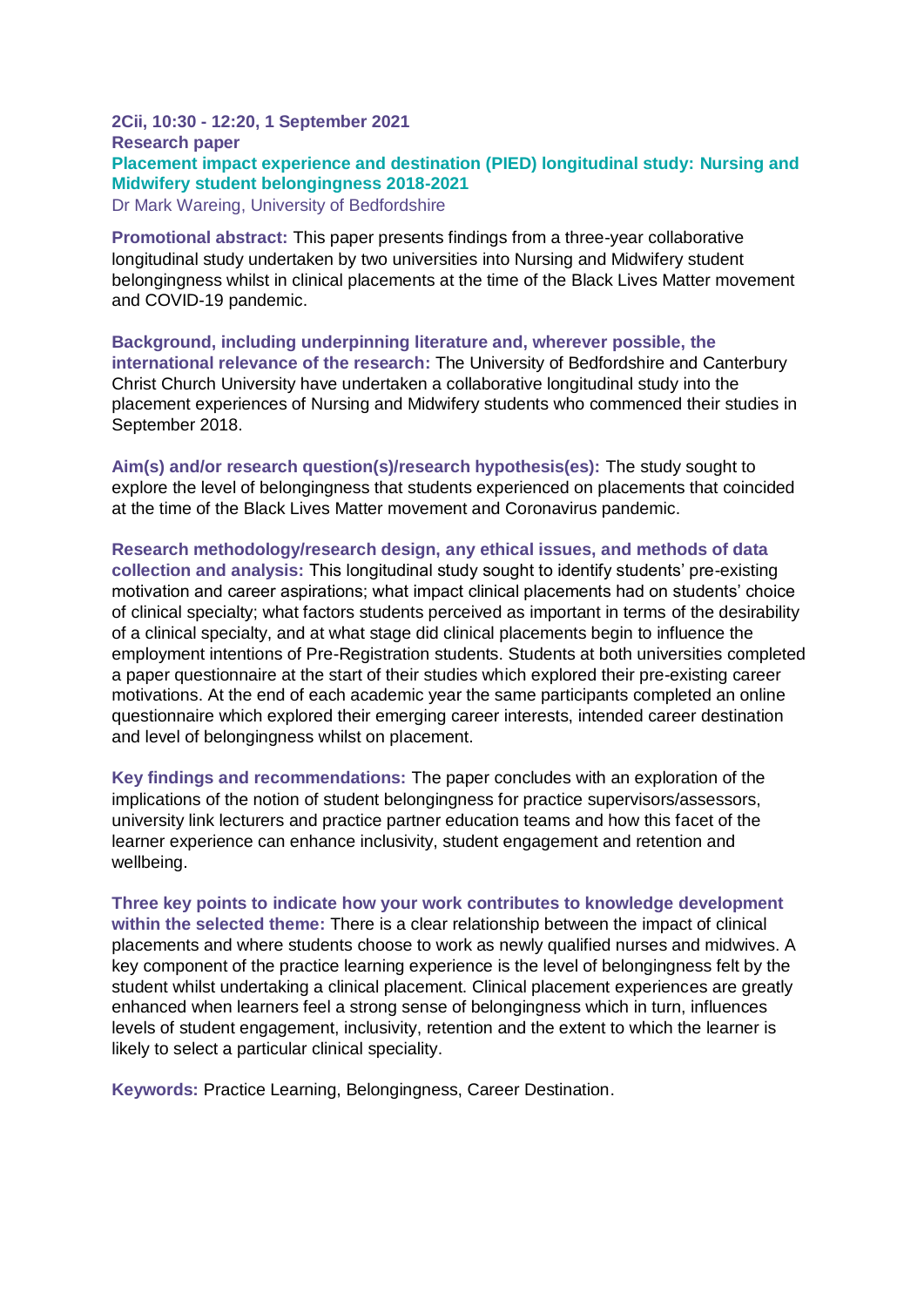#### **2Ciii, 10:30 - 12:20, 1 September 2021 Research paper Empowering students: Flexible rostering for practice placements to enhance learning** Judy Brook, City, University of London

**Promotional abstract:** Today's Healthcare students manage competing demands of academic study, clinical placement attendance and family/home life responsibilities. This study co-designed and piloted a flexible rostering system for Nursing students in acute settings to empower them to make choices about their shift schedules during clinical placements. Findings indicate students unanimously supported the system and recognised the significant impact it had on their ability to learn. Ward managers, practice supervisors and assessors observed a positive impact on punctuality, absenteeism and student focus when students chose their own shifts, although careful planning was important to mitigate challenges with supervision and assessment.

#### **Background, including underpinning literature and, wherever possible, the**

**international relevance of the research:** Attrition from Pre-Registration Healthcare courses is complex but often linked to competing demands of academic study, clinical placement attendance and family/home life responsibilities (Lovegrove, 2018). Generation Y and generation Z students also seek more flexibility and work-life balance than previous generations (Jones *et al*., 2015). Students can find clinical placements anxiety provoking (Moscaritolo, 2009), affecting learning and performance. Many have financial pressures, particularly associated with travel or childcare. Not knowing details of the location of upcoming placements or allocated shift patterns well in advance can have practical (e.g. hindering planning for other commitments) and psychological (e.g. feeling anxious, reduced autonomy) implications.

**Aim(s) and/or research question(s)/research hypothesis(es):** The aim of this study was to collaboratively design, pilot and evaluate a flexible rostering system for Pre-Registration Nursing and Midwifery students in specific in-patient areas in a large inner-city NHS organisation. Our research question was 'Does flexible rostering for students during their clinical placements enhance student experience and contribute to a positive learning environment?'.

**Research methodology/research design, any ethical issues, and methods of data collection and analysis:** This was a qualitative research study. Co-design of the rostering system occurred through Nursing and Midwifery student focus groups in October 2019. The co-designed rostering system was piloted in four placement areas of an NHS Trust. Evaluation data were collected via focus groups and one-to-one interviews in February 2020. Topic guides for interviews and focus groups were derived from a priori literature and designed to explore the feasibility, benefits and challenges to flexible rostering for student nurses, midwives and placement staff in clinical areas. Qualitative data were analysed using thematic analysis (Braun & Clarke, 2017) and Nvivo software.

**Key findings and recommendations:** Four co-design focus groups were conducted, with 10 Nursing and Midwifery students. All students felt greater choice about shift patterns would help them feel valued, enhance work/life balance and learning opportunities. The codesigned system allowed students complete choice about dates and length of shifts during placements. Eleven students participated in the pilots and eight in the evaluation. Seven pilot area staff were interviewed. Initial findings indicate all students appreciated the opportunity to choose their shift patterns. They felt more relaxed, took advantage of learning opportunities and prioritised their own wellbeing. Ward managers, supervisors and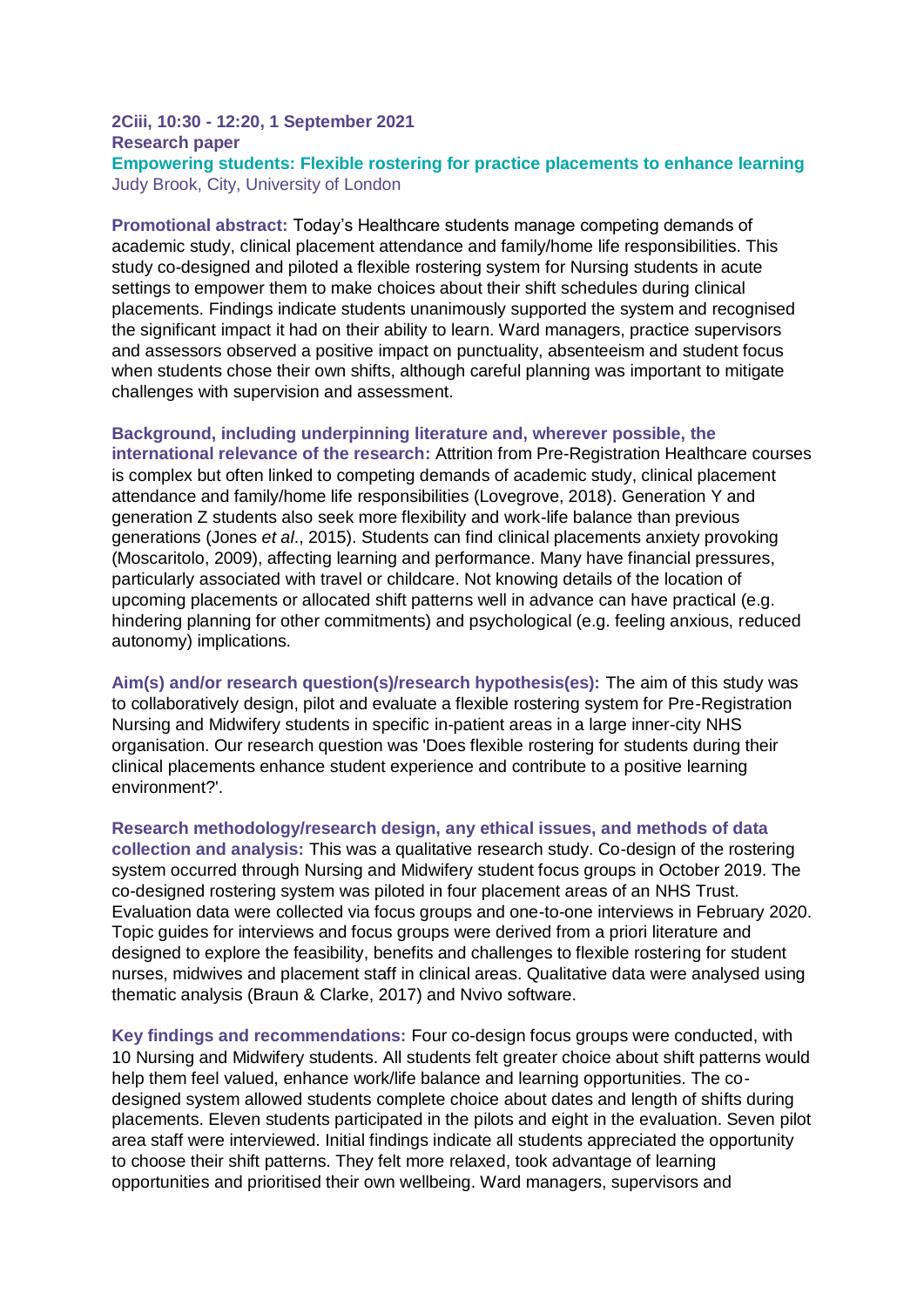assessors highlighted that students seemed more focused, positive and punctual, and there were reduced levels of absenteeism. They received no complaints from students or requests to change shifts where previously there had been tension about the rota. Challenges related to distribution of students across shifts and fewer opportunities for named supervisors/assessors to work with students. Participants acknowledged this could be mitigated with planning. All participants saw potential for wider implementation of flexible rostering. Both students and staff felt the flexible rostering system pilot empowered students to choose their shift patterns, enhanced student experience and potential for learning, and should be considered for implementation on a wider scale.

**Three key points to indicate how your work contributes to knowledge development within the selected theme:** Although flexible rostering systems may be used for qualified healthcare staff, there is less evidence of their use with students, even though student participants reiterated the challenges of maintaining work/life balance when undertaking clinical placements. Empowering students to choose their own shifts enabled them to take advantage of learning opportunities, and to prioritise their wellbeing during the flexible rostering project. Accordingly, students reported feeling less anxious and more relaxed. Clinical staff observed a positive impact on punctuality, absenteeism and student focus when students chose their own shifts, although careful planning is important to mitigate challenges with supervision and assessment.

#### **References:**

Braun, V. & Clarke, V. (2017) 'Thematic analysis.' *The Journal of Positive Psychology*, 12:3, 297-298. Available at: [https://doi.org/10.1080/17439760.2016.1262613.](https://doi.org/10.1080/17439760.2016.1262613)

Jones K., Warrren, A. & Davies A. (2015) 'Mind the Gap: Exploring the needs of early career nurses and midwives in the workplace', Birmingham and Solihull Local Education and Training Council.

Lovegrove, M. (2018) 'Reducing pre-registration attrition and increasing retention report', Health Education England. Available at: [https://www.hee.nhs.uk/our-work/reducing-pre](https://www.hee.nhs.uk/our-work/reducing-pre-registration-attrition-improving-retention)[registration-attrition-improving-retention](https://www.hee.nhs.uk/our-work/reducing-pre-registration-attrition-improving-retention) [Accessed 16.02.2020].

Moscaritolo, L. (2009) 'Interventional strategies to decrease nursing student anxiety in the clinical learning environment.' *Journal of Nursing Education*, 48(1), 17-23.

**Keywords:** Clinical Placements, Practice Education, Flexible Rostering, Work/life Balance, Student Experience.

**2Civ, 10:30 - 12:20, 1 September 2021 Research paper Increasing student nurse placement capacity and patient safety** Dr Graham Williamson and Adele Kane, University of Plymouth

**Promotional abstract:** We conducted a study to see whether or not having additional students working in Collaborative Learning in Practice (CLIP) placements made any difference to patient safety outcomes including medications errors, falls and pressure ulcer formation, from the NICE guidance. We also circulated a survey to assess whether students believed that CLIP made any difference or not to their competence at point of registration and leadership skills.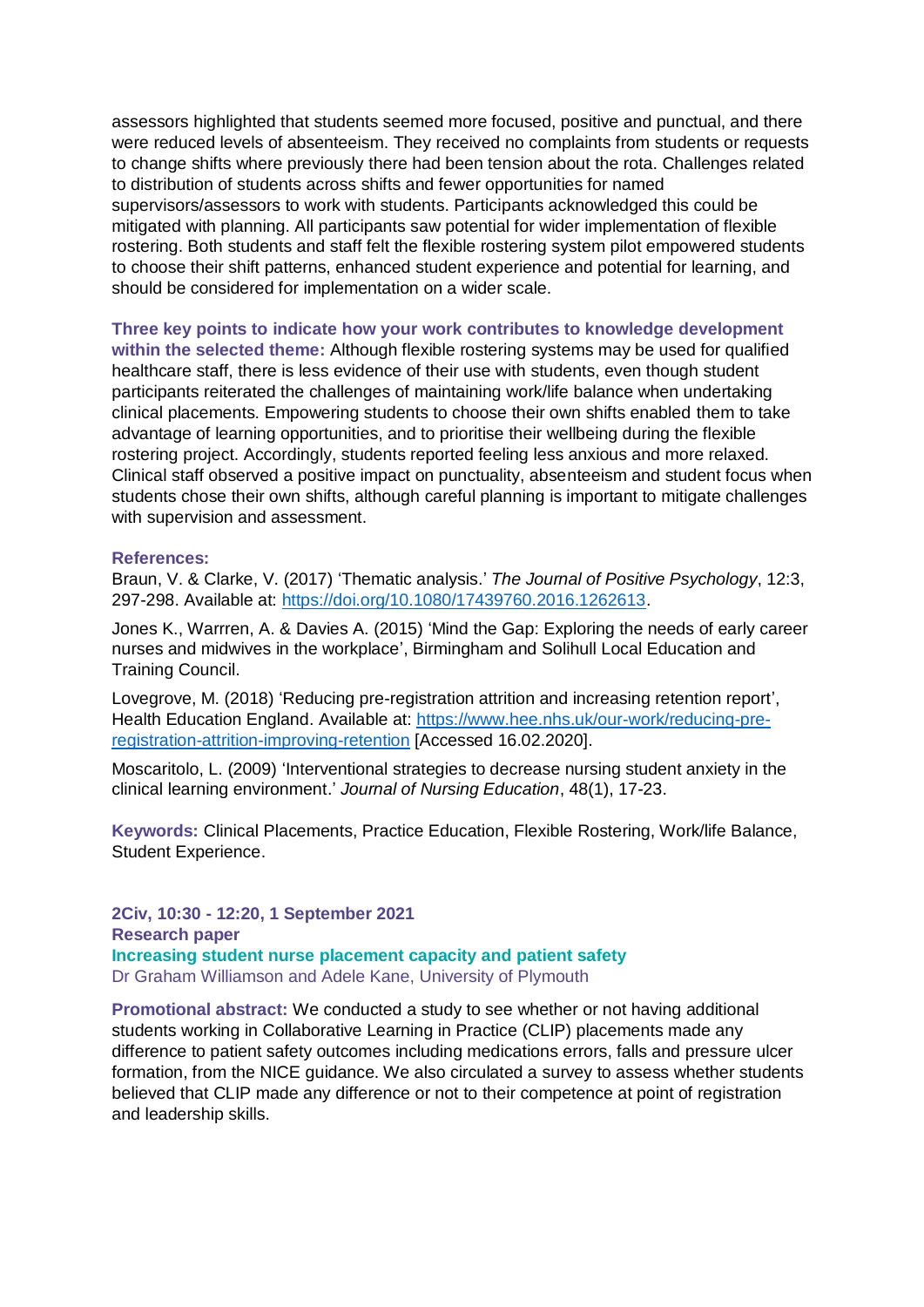**Background, including underpinning literature and, wherever possible, the** 

**international relevance of the research:** Proponents claim that CLIP can improve student nurses' preparation for registrant practice, and it is timely to investigate what this might mean, and we will use professional competence and leadership behaviours as measures to evaluate it (Clarke, Williamson & Kane, 2018). Shortages of skilled graduate nurses has been shown to increase morbidity, mortality and adverse safety outcomes (Aiken *et al*., 2014), and 'better' nurse staffing means 'better patient outcomes' (Liao *et al*., 2016). Staff shortages have been important in disasters like Mid-Staffs, but UK safe staffing guidance (NICE, 2014) is advisory only, unlike internationally where it has legal status.

**Aim(s) and/or research question(s)/research hypothesis(es):** The research questions this study addressed were:

- 1. Does CLIP make measureable gains for student nurses' leadership skills and professional competence at point of graduation?
- 2. Does CLIP reduce the incidence of reported patient safety outcome measures in clinical areas?

The aims of the study were:

- 1. To investigate whether clinical areas operating CLIP models show a reduction in reported patient safety outcome measures (NICE, 2014) using routinely collected and anonymised audit data.
- 2. To investigate whether CLIP placements have measurable impacts on students' leadership skills and professional competence at point of graduation, using existing valid and reliable measures (Nilsson *et al*., 2018; Posner, 2016).

**Research methodology/research design, any ethical issues, and methods of data collection and analysis:** Ethical approval was secured from the University Faculty staff ethics committee.

- Phase 1 (Completed winter 2019). Routinely collected audit data on falls, pressure ulcers and medications errors in areas that have run CLIP placements; comparisons with times when they were not running CLIP.
- Phase 2 (spring 2020). A survey will be emailed to 1200 third years and alumni via JISC surveys. Combined Student Leadership Practice Inventory - Self (SLPI-S) and the short form of the Nurse Professional Competence scale (NPC scale-SF). We will examine correlations in the data between respondents who have undertaken a CLIP placement and those that have not.

**Key findings and recommendations:** When data collection and analysis are completed (spring 2020), we will review and triangulate the data, and consider the implications of all the data and results and construct a narrative concerning the implications of CLIP placements on patient safety and preparation for registrant practice.

**Three key points to indicate how your work contributes to knowledge development within the selected theme:** CLIP is discussed as having potential to improve students' preparation for registrant practice but no evidence exists about whether this is the case or not. The additional student numbers available in CLIP placements ought to have some impact on safe staffing metrics. We are using objective measures for both these claims and will present our analysis when it is completed (spring 2020).

#### **References:**

Aiken, L.H., Sloane, D.M., Bruyneel, L., Van den Heede, K., Griffiths, P., Busse, R.,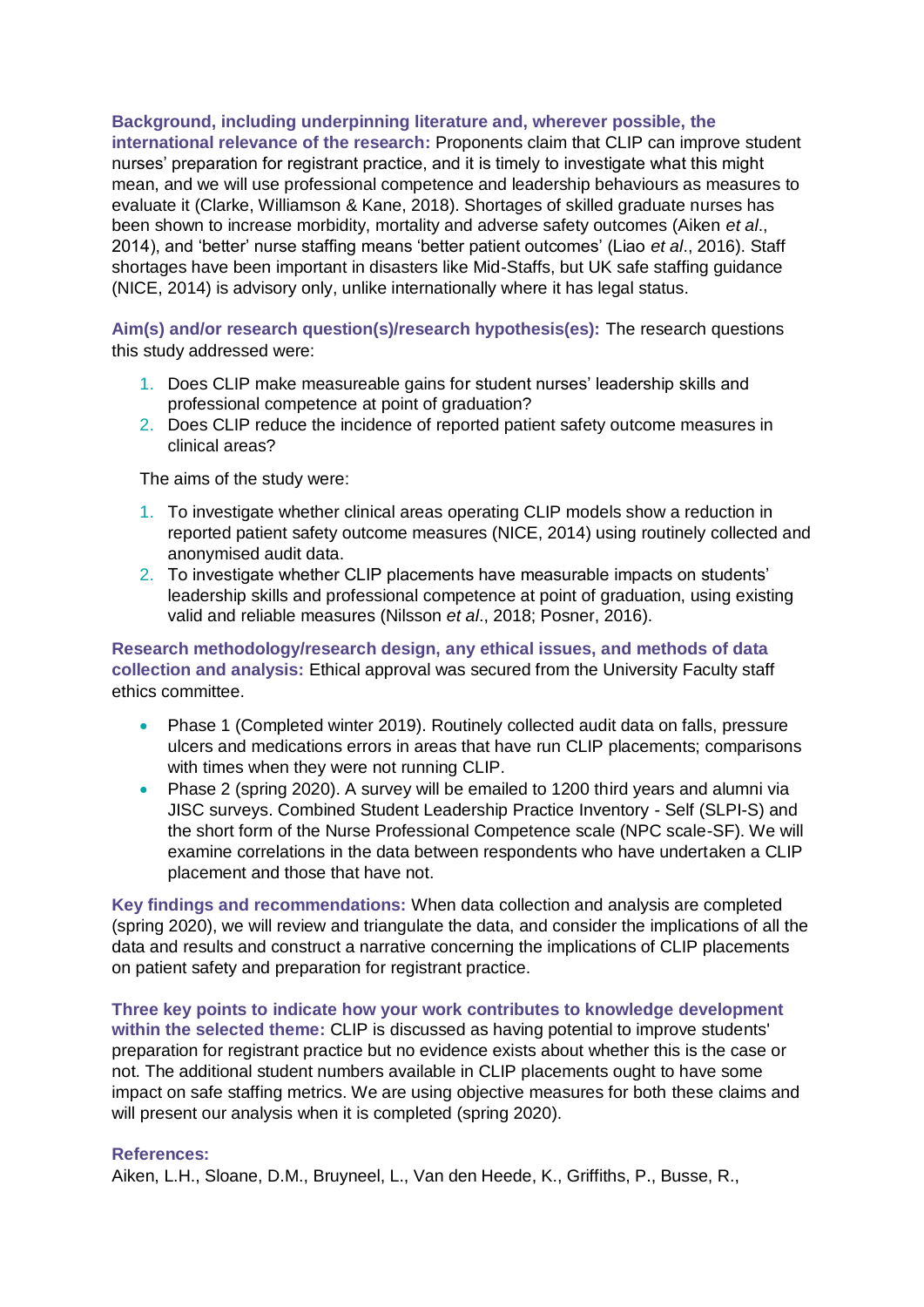Diomidous, M., Kinnunen, J., Kózka, M., Lesaffre, E., McHugh, M.D., Moreno-Casbas, M.T., Rafferty, A.M., Schwendimann, R., Scott, P.A., Tishelman, C., van Achterberg, T. & Sermeus, W. (2014) 'Nurse staffing and education and hospital mortality in nine European countries: a retrospective observational study'. *The Lancet*, 383 (9931), 1824-1830.

Clarke, D., Williamson, G.R. & Kane, A. (2018) 'Could students' experiences of clinical placements be enhanced by implementing a Collaborative Learning in Practice (CliP) model?' *Nurse Education in Practice*, 33, A3-A5.

Liao, L.-M., Sun, X.-Y., Yu, H. & Li, J.-W. (2016) 'The association of nurse educational preparation and patient outcomes: Systematic review and meta-analysis'. *Nurse Education Today*, 42, 9-16.

NICE (2014) Safe staffing for nursing in adult inpatient wards in acute hospitals. Safe staffing guideline [SG1] NICE London: National Institute for Health and Care Excellence.

**Keywords:** Collaborative Learning in Practice, Survey, Safe Staffing, Leadership, Competence at point of registration.

**2Cv, 1 September 2021, 10:30 - 12:20 Poster+**

#### **Development of an Integrated Simulation and Assessment in Donning and Doffing for healthcare professionals (iSADD)**

Neville Schembri, Malta College of Arts Science and Technology

**Promotional abstract:** To date, donning and doffing of Personal Protective Equipment relies on specific written guidelines. This research project aims to build and test an innovative technology which could be the first step towards providing an attainable solution than the traditional methods of training and can support Health Care Professional educators in providing an enhanced simulation environment. Initial testing of the application is presenting the basis for an innovative tool which provides clear signage and visual alerts in a classroom setting. This goes beyond traditional teaching methods and, if found to be effective, can provide simulation which does not allow trainees to progress further during a donning/doffing educational process if this is done incorrectly.

**Main focus/theme of, or issues addressed by, the poster:** The project poster is presenting a novel approach to the training methodology of donning and doffing of Personal Protective Equipment against traditional written guidelines. The project is testing a prototype which still allows adherence to highly accurate and specific quidelines while reducing the complexity and uncertainties of the process of donning and doffing of Personal Protective Equipment and assists Healthcare Educators and students by providing a realistic simulation environment through the use of augmented reality in the classroom.

**Research approaches and underlying evaluation:** A qualitative approach is being adopted in collecting data through interviews from a small purposive sample of Healthcare Professionals and Nurse Educators going through the donning and doffing process using the prototype application. Following feedback emerging from the analysis of interviews, further insights will be obtained through interviews with a non-probability sample of students following an undergraduate Nursing program at the Malta College of Arts, Science and Technology.

**Implications for healthcare education:** It can present the basis for an innovative tool which provides clear signage and visual alerts in a classroom setting. This goes beyond traditional